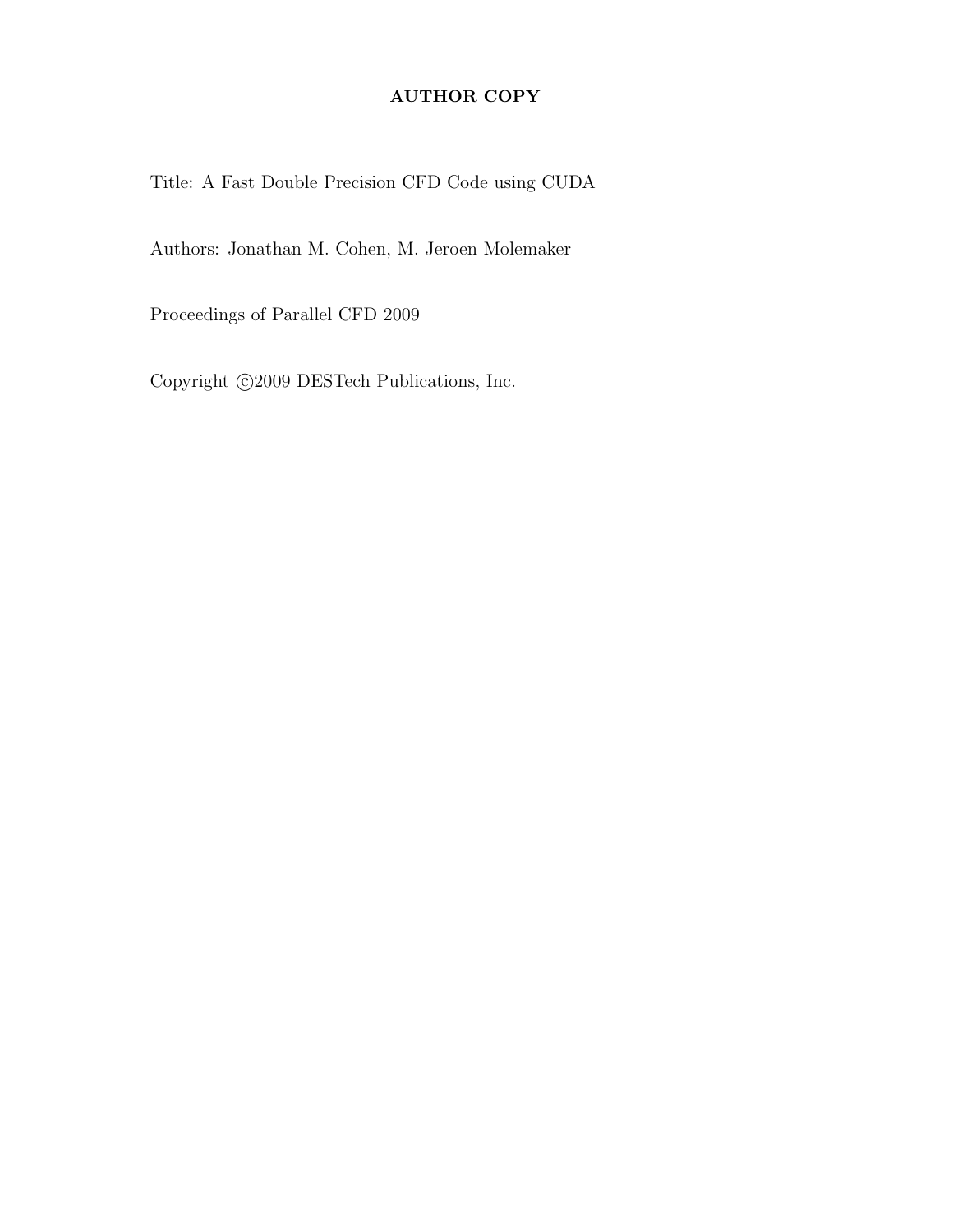# ABSTRACT

We describe a second order double precision finite volume Boussinesq code designed to run on the CUDA architecture. We perform detailed validation of the code on a variety of Rayleigh-Bénard convection problems and show second order convergence. We obtain matching results with a Fortran code running on an eight-core CPU. The CUDA-accelerated code performs approximately eight times faster than the Fortran code on identical problems. As a result, we are able to run a simulation with a grid of size  $384^2 \times 192$  at 1.6 seconds per time step on a machine with a single GPU.

# INTRODUCTION

Because GPUs are designed for total computational throughput rather than fast execution of serial calculations, they offer the potential for dramatic speedups over multicore CPUs for scientific computing applications. To achieve high computational throughput, GPUs have hundreds of lightweight cores and execute tens of thousands of threads simultaneously, switching between them to hide latencies to off-chip memory. To feed this large number of computational units, GPUs have much higher off-chip bandwidth than do CPUs. For these reasons, they often can achieve high performance for data intensive problems.

While GPUs have a large theoretical performance advantage over CPUs for many problems of interest to the CFD community, there are a number of barriers to their adoption in real-world codes. Modern real-world CFD codes are highly complex software systems representing man-decades or more of development. Because CFD codes require such a large investment, they are designed to last for several hardware generations. Therefore, the potential upside from porting to a new architecture must be large enough to justify the cost of development, and must be expected to persist over multiple hardware generations.

In the short term, many complex numerical codes may adopt an "accelerator" design, where GPUs are used as "bolt-on" units to accelerate performance of

(e-mail: jocohen@nvidia.com)

Jonathan M. Cohen, NVIDIA Corporation, Santa Clara, CA 95050, U.S.A.

M. Jeroen Molemaker, IGPP UCLA, Los Angeles, CA 90095, U.S.A.

<sup>(</sup>e-mail: nmolem@atmos.ucla.edu)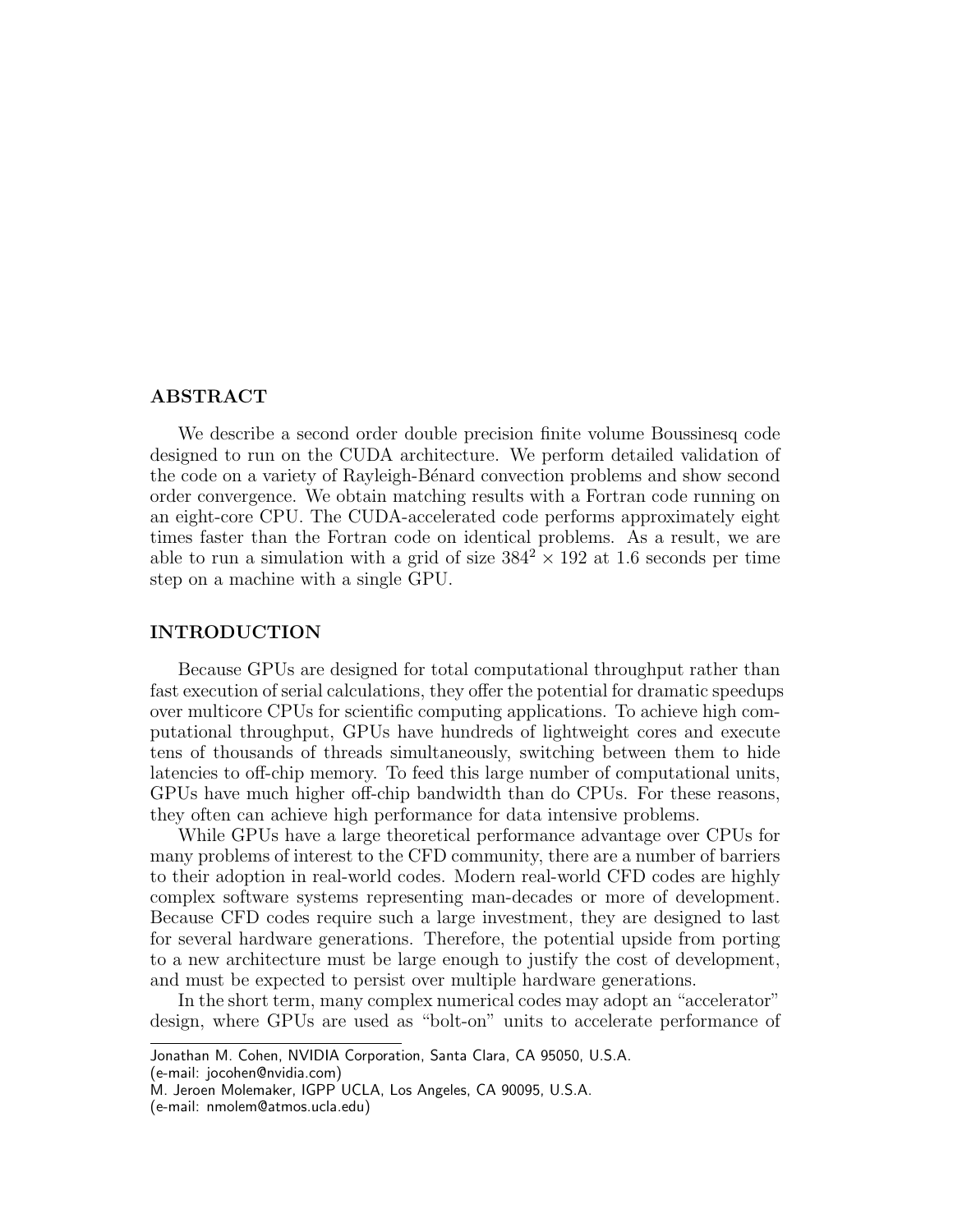key bottlenecks. In this design, the majority of computation happens on the CPU. For certain expensive operations, data is copied across the PCI-Express (PCIE) bus to the GPU, where the operation is performed. The result is then copied back to the CPU and the rest of the code proceeds as before. This design has the advantages that it requires minimal changes to an existing code, is straightforward to verify, and allows for an easy fall back path in the case that GPU hardware is not available. However, it suffers from the major problem that data transfers across the PCIE bus are relatively slow, offsetting much of the advantage of high GPU performance.

The accelerator design also suffers from a lack of scalability. Because GPU throughput is roughly linear in the number of floating point units on the chip, it is increasing proportional to Moore's Law, which implies a doubling of transistor density every 12-18 months. Bus bandwidth, on the other hand, is not growing as fast. Therefore, the cost of data transfers is increasing relative to the speed of computation. As this gap between bus speed and transistor density increases, codes which use the accelerator design will fall behind codes that take full advantage of the GPU

The goal of the present work is to explore the use of manycore GPUs to accelerate a globally second order accurate structured CFD code in double precision. We want to look beyond the accelerator approach and design a code from the ground up to run on a GPU. Our code is implemented using CUDA C and is designed to run on an NVIDIA Tesla C1060 GPU. The Tesla C1060 consists of a single GT200 GPU with 240 cores and 4GB of memory GT200 supports IEEEcompliant double precision math with peak throughput of 87 GFLOPS/sec. Detailed benchmarking of our code shows that it is approximately 8 times faster than a comparable multithreaded code running on an 8-core dual-socket Intel Xeon E5420 at 2.5GHz. See Table III for a summary of relative performance.

# RELATED WORK

Before programming models like CUDA and similar platforms from other vendors were introduced, fluid dynamics applications running on GPUs were implemented using graphics APIs such as OpenGL or DirectX by recasting numerical problems in terms of rasterization and shader calculations. Despite the difficulty of implementating complex algorithms via graphics APIs, early work in this field such as [9, 2, 10] demonstrated the potential of GPUs for high performance computing.

Since the introduction of CUDA, a number of researchers have demonstrated scientific applications that use GPUs to achieve high performance. In the field of CFD, this includes work on structured grids [20, 25], unstructured grids [4], multiblock codes [5], Euler solvers [3], multilevel methods [6], and discontinuous Galerkin methods [12]. In the related field of atmospheric sciences, [15] demonstrated the use of GPUs to accelerate calculation of a cloud microphysics model in the Weather Research and Forecasting code. While most of this work has focused on the single precision capabilities of GPUs, work by Göddeke *et al.* [8, 7] explored issues with mixed precision solvers for Finite Element calculations on GPUs and other high performance architectures.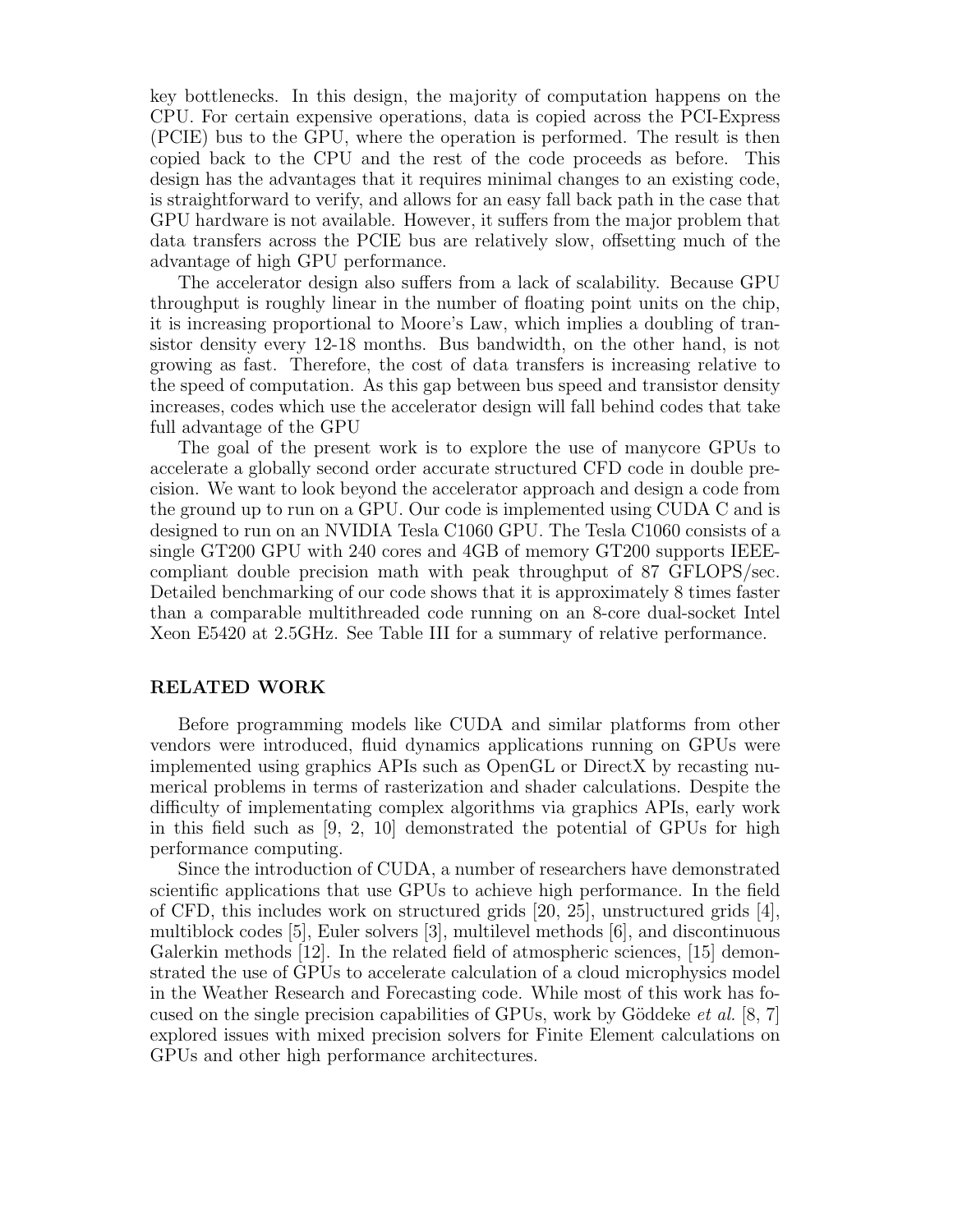# NUMERICAL METHOD

We solve the incompressible Navier-Stokes equations using the Boussinesq approximation:

$$
\frac{\partial \mathbf{u}}{\partial t} = -(\mathbf{u} \cdot \nabla)\mathbf{u} + \nu \nabla^2 \mathbf{u} - \nabla p + \alpha g T \mathbf{z}
$$

$$
\frac{\partial T}{\partial t} = -(\mathbf{u} \cdot \nabla)T + \kappa \nabla^2 T
$$

$$
\nabla \cdot \mathbf{u} = 0
$$

where  $\mathbf{u} = (u, v, w)$  is the fluid velocity field, T is the fluid temperature, p is the fluid pressure field,  $\alpha$  is the coefficient of thermal expansion, q is the magnitude of gravity,  $\nu$  is kinematic viscosity, and  $\kappa$  is thermal diffusivity.

We solve these equations on a staggered regular grid (Arakawa C-grid) using a second order finite volume discretization. The advection terms are discretized using centered differencing of the flux values, resulting in a discretely conservative second order advection scheme. All other spatial terms are discretized with second order centered differencing.

For time step  $\Delta t$ , we first calculate a new velocity field ignoring the pressure gradient term using a second order Adams-Bashford method:

$$
\frac{\partial \mathbf{u}_*}{\partial t} = -(\mathbf{u} \cdot \nabla)\mathbf{u} + \nu \nabla^2 \mathbf{u} + \alpha g T \mathbf{z}
$$

$$
\mathbf{u}_*^{n+1} = \mathbf{u}^n + \Delta t \left( \frac{3}{2} \frac{\partial \mathbf{u}_*}{\partial t}^n - \frac{1}{2} \frac{\partial \mathbf{u}_*}{\partial t}^{n-1} \right)
$$

Pressure is treated via a projection method to enforce  $\nabla \cdot \mathbf{u} = 0$  at the end of the time step by solving the Poisson equation

$$
\Delta t \nabla^2 p = \nabla \cdot \mathbf{u}_*^{n+1} \tag{1}
$$

and then subtracting the gradient of p

$$
\mathbf{u}^{n+1} = \mathbf{u}^{n+1}_* - \Delta t \nabla p.
$$

Equation 1 is solved using a multigrid method [27].

While we have chosen simple discretizations for ease of implementation and validation, our code is designed to support a wide variety of higher-order discretizations and stencils. For wider stencils, the sweep-based technique described in [16] would be more appropriate than the optimizations described in Section 6.6. We note that sweep-based approaches are compatible with the data layout used in our system.

# CUDA OVERVIEW

The goal of this work is to demonstrate an implementation of a non-trivial structured CFD code on a GPU. Our implementation uses the CUDA architecture from NVIDIA via the CUDA C front-end. Other front ends such as CUDA Fortran [24] and other GPU programming models such as OpenCL [11] are similar.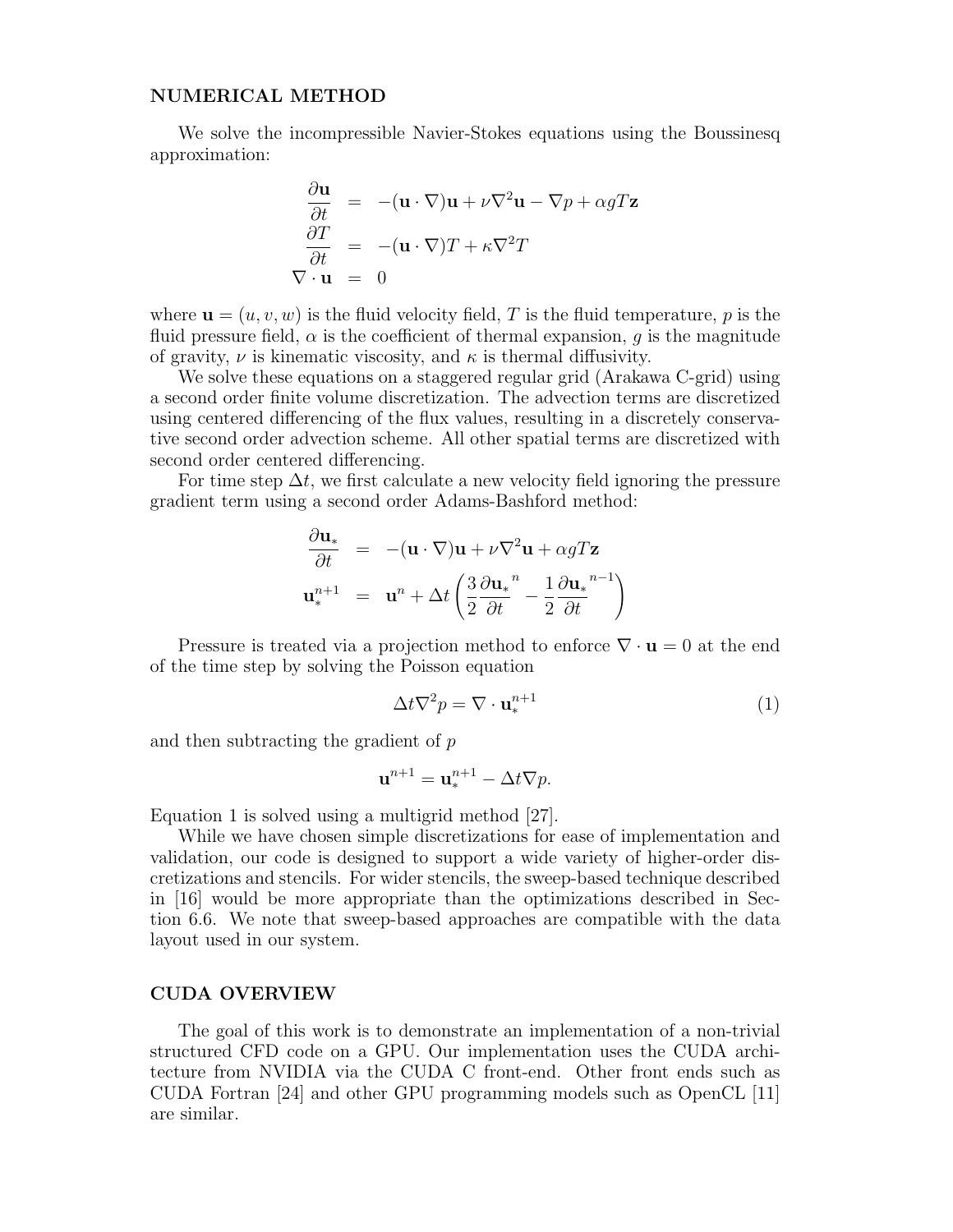

Figure 1. Schematic of the GT200 GPU.

The GT200 GPU [14] consists of a hierarchical array of processors and associated memories, as shown in Figure 1. GT200 consists of 30 Streaming Multiprocessors (SMs). Each SM contains 8 cores called Streaming Processors (SPs), for a total of 240 cores. Threads are grouped into batches of 32 called warps that execute in lockstep Single Instruction Multiple Data (SIMD) fashion by running across the 8 cores of an SM at the same time. In this configuration, a single instruction can be executed across 32 threads in 4 clock cycles. Threads within a warp are free to execute any code path. However, because the 8 SPs within an SM share the same instruction fetch, issue, and decode logic, within a 4-clock cycle period only a single instruction can be issued to the 32 threads in a warp. When threads within a warp follow different code paths, there is a performance penalty equal to the number of unique code paths taken. This execution model is referred to as *Single Instruction Multiple Thread* (SIMT).

The Tesla C1060 card consists of a GT200 chip paired with 4GB of global off-chip high-speed DRAM. All SMs can access any value stored in this global memory via load and store instructions. The global off-chip memory, also called device memory because it is on the GPU device, has a separate address space from the host CPU's memory. Data can be transferred between host and device memory by crossing the PCIE bus, which typically has lower bandwidth than either the CPU-to-host memory or GPU-to-device memory interfaces.

On the Tesla C1060 card, the GPU-to-device memory bandwidth is about 102 GB/sec (bidirectional). However, this peak bandwidth can only be achieved when all lanes of the DRAM bus are utilized. In order to maximize memory bandwidth, it is necessary to pay careful attention to memory access patterns. A warp can be divided into 2 half-warps of 16 threads each. If threads in a half-warp read from the same 64-byte memory region in the same cycle, these reads are batched into a single operation via a process known as memory coalescing. Because coalescing operates at half-warp granularity, uncoalesced loads and stores waste  $15/16$ <sup>ths</sup> of available memory bandwidth. Therefore the most important optimization for memory-bound applications is to arrange work so that threads in the same warp will access sequential memory locations at the same time.

In addition to the device-side off-chip memory, GT200 has two small on-chip caches: a read-only L1 cache called the texture cache, and a read/write software managed cache called shared memory. With thousand of simultaneous active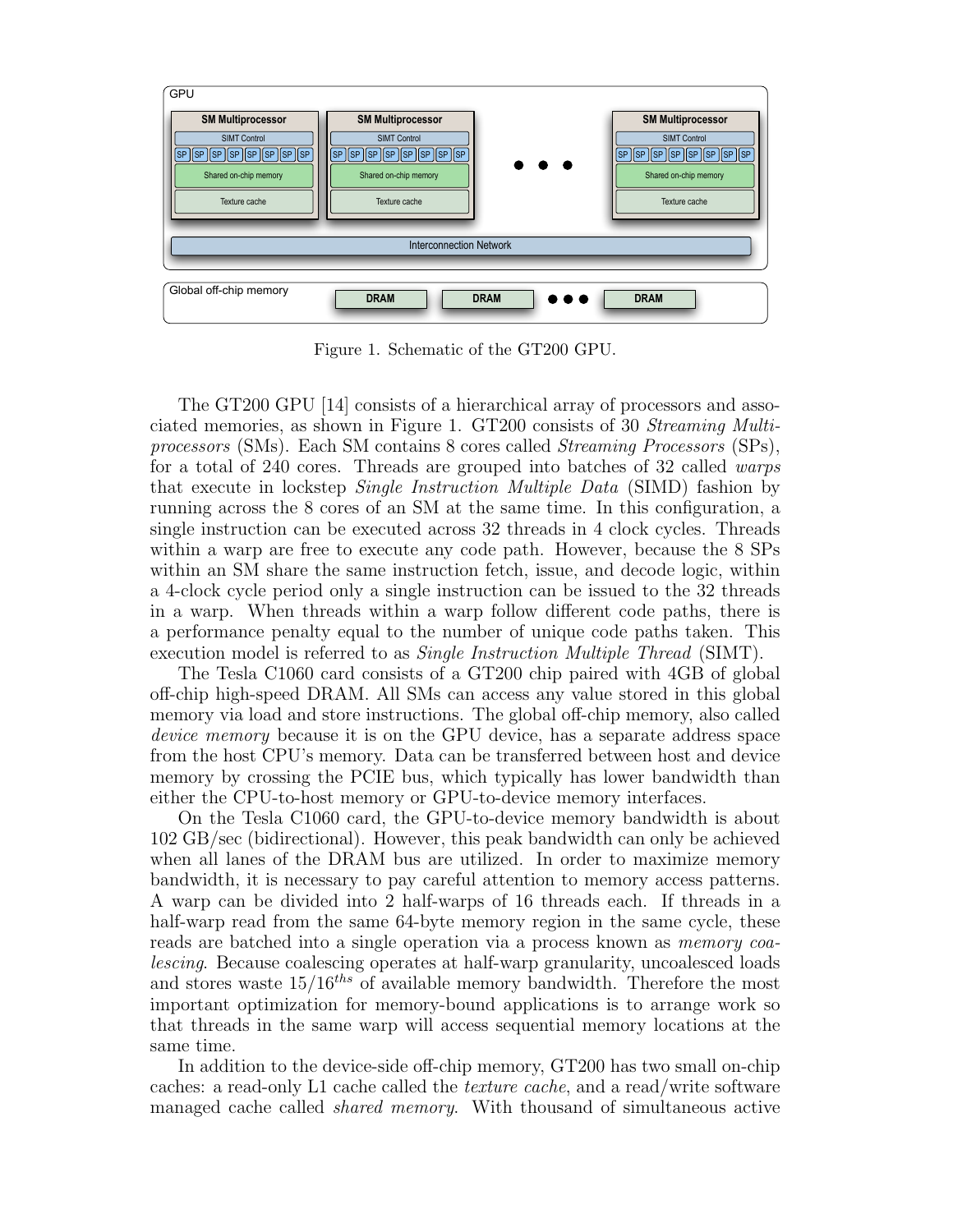threads, on-chip caches are beneficial only if threads scheduled to the same SM access the same cache lines at the same time. Therefore optimizing for cache performance is very similar to optimizing for memory coalescing. The texture cache can be thought of as a "bandwidth aggregator" because it is designed to aggregate memory requests over several cycles so that coalescing will be more efficient. For more information on design of the GT200 caches, see [26].

The CUDA architecture may be programmed via a  $C/C++$  front-end called CUDA C that extends  $C/C++$  with data parallel concepts designed to support easy creation and management a large number of threads. A program that runs on the GPU is called a kernel. A kernel is executed by threads, which are divided into a 2-level hierarchy. Individual threads are grouped into batches of up to 1024 called thread blocks. Threads within the same thread block are guaranteed to run on the same SM at the same time. There are no ordering, locality, or scheduling guarantees between threads in different blocks. The set of all thread blocks is called a thread grid.

Only a single grid may be active on the GPU at the same time, and all threads in a grid must execute the same kernel. A grid of threads is launched via an extended function call syntax that specifies the kernel function, its parameters, the number of threads in each block (which can be specified as a 3D range), and the number of blocks in the grid (which can be specified as a 2D range). The index of a thread within its block, the index of a block within the grid, and the dimensions of the block can all be read by each thread via built-in registers. For more details on the CUDA programming model, see the CUDA programming guide [19].

# IMPLEMENTATION

We have explored a number of GPU-specific optimizations for structured CFD codes. We evaluated these optimizations in terms of performance, ease of programming and maintenance, scalability to future hardware, and scalability across difference sizes of data sets. Our goal is to balance all of these factors in order to implement a maintainable but high performance code. Based on our analysis, we recommend the following design strategies:

- remove serial bottlenecks,
- avoid unnecessary PCI-Express transfers,
- run small problems on the CPU,
- layout arrays for maximum memory throughput,
- use congruent padding, and
- use on-chip caches appropriately.

These strategies are described below.

### Remove Serial Bottlenecks

We can categorize routines in our code into two types: those whose costs scale with the size of a dataset (computational routines), and those whose costs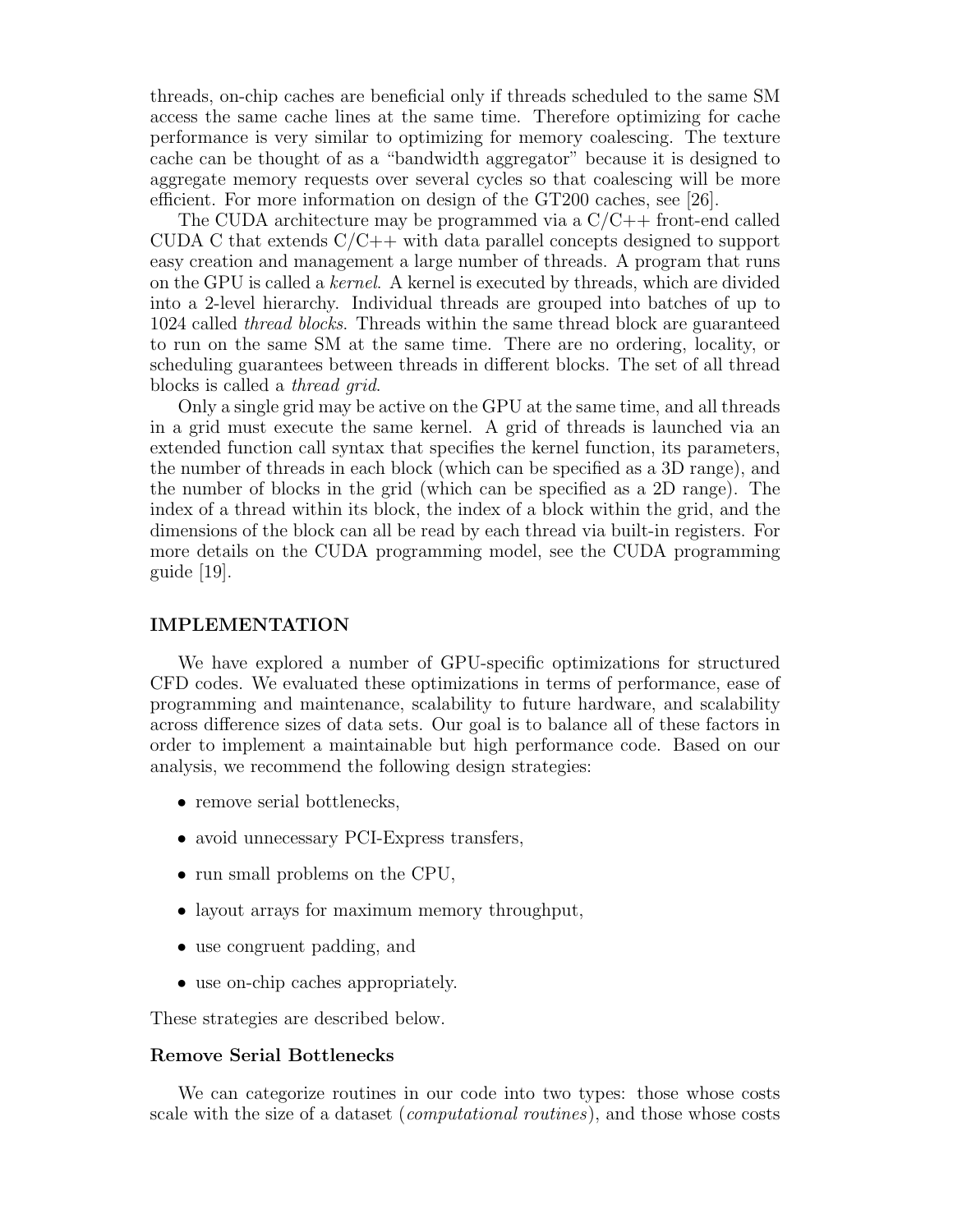are fixed regardless of the size of the dataset (control routines). In order to make our code scalable to future hardware and to larger data sets, all computational routines are written to take advantage of the parallel GPU architecture.

As the sizes of data sets grow, the fixed cost of control routines will become asymptotically small. Therefore, there is little to gain by parallelizing these routines. On the other hand, any serial implementation of computational routines will come to dominate the total running time. This will limit total possible speedup from improved performance of other computational routines running on parallel GPUs as predicted by Amdahl's Law.

Because of this scaling argument, we want to implement all computational routines to run on the GPU, and all control routines to run on either the CPU or GPU as is convenient. This will give us a maximally scalable code, both to larger data sets and to future GPU architectures with more execution units.

#### Avoid PCI-Express Transfers

A particular serial bottleneck that we wish to avoid is data transfers across the PCIE bus (PCIE x16 Gen 2 runs at a peak bandwidth of 8 GB/sec). Furthermore, even small data transfers suffer from latency on the order of a few microseconds, regardless of the size of the data payload. While computation can be overlapped with data transfer using CUDA's asynchronous API, this is little help for an iterative solver such as ours running on a single node. Since we cannot easily hide the cost of PCIE transfers, we instead try to remove them entirely. We can achieve this by copying all data to the GPU at the beginning of calculation, and leaving it there for the entire run of the algorithm. We can pull data off for writing to disk using the asynchronous transfer API, which will not slow down computations if properly overlapped.

The consequence of this design decision is that all routines which process simulation data must be implemented to run on the GPU. This includes certain control routines, which may actually run faster on the CPU. In some cases, the performance advantage of the CPU may be high enough to justify the cost of a data transfer, but this has to be evaluated on a case-by-case basis. Our general principal is "first implement on the GPU, then optimize if needed." This is in direct contrast to an accelerator design, where the default is to implement all routines on the CPU and only port computationally expensive routines to the GPU.

#### Run Small Problems on CPU

CPUs exhibit a non-linear performance curve based on the size of a data set. When the data set required for computation fits entirely in the on-chip caches, CPU performance can be very high. GPUs, on the other hand, are designed to run large numbers of threads and process large datasets. When given a small amount of work with an insufficient amount of parallelism, they can be relatively inefficient. We can exploit these relative performance characteristics by running computational routines on the CPU when it will beat the GPU's performance.

One place in our code where this is relevant is relaxation of the coarse grids in our multigrid solver. As shown in Figure 2, the CPU version of the relaxation routine is 15 times faster on a  $4<sup>3</sup>$  array. For small grids, the time the GPU spends performing actual calculation is small enough that the total elapsed time is dominated by overhead. Therefore, the GPU time stays roughly constant until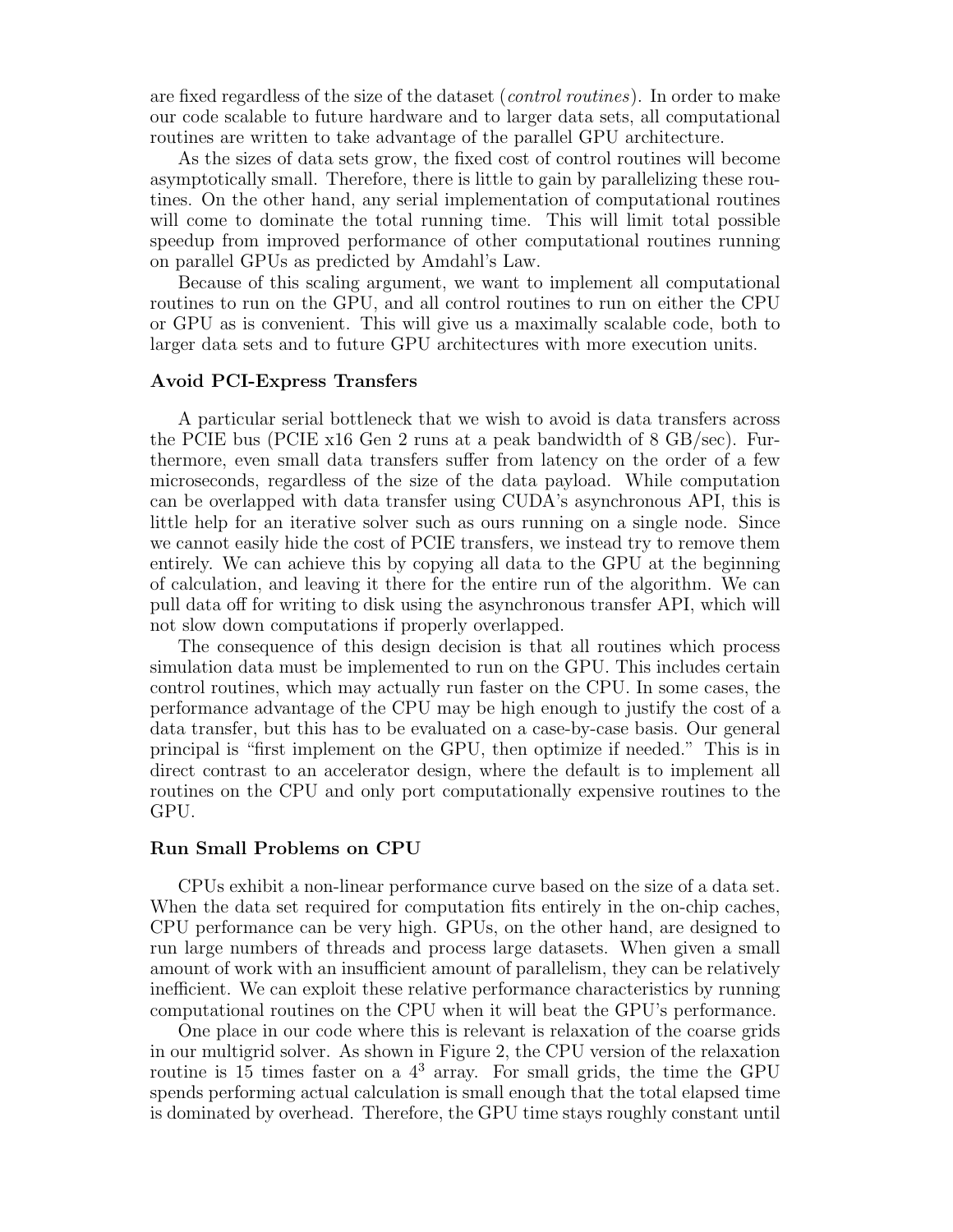

Figure 2. Elapsed time for running 100 relaxation steps on the CPU and the GPU for different grid sizes. Cubic grids were used, so the horizontal labels indicate the lengths of all 3 dimensions.

the 24<sup>3</sup> grid, while the CPU cost grows linearly with the number of total grid cells, crossing over at around 12<sup>3</sup> . While the cost of a single relaxation step on the coarse grid is negligible, we perform a large number of coarse grid relaxations in order to solve the Poisson system exactly at this scale. Running the coarsest grid on the CPU results in a 5% reduction in total running time for the  $256^2 \times 128$ Rayleigh-Bénard convection problem described in Section 8.

## Array Layout

GT200 is designed to run tens of thousands of threads simultaneously, using the large amount of parallelism to hide latencies for off-chip memory reads and writes. The Tesla C1060 has a peak bandwidth to device memory of approximately 102 GB/sec, which corresponds to an optimal balance of just over 6 math operations per double precision value loaded from memory. Because most of our kernels perform a small amount of math, performance of our code is mainly limited by memory bandwidth. Therefore we focused on optimizing memory access patterns to take advantage of GT200's streaming memory architecture.

Most data is stored in 3D arrays. Therefore, it is important to choose a layout for arrays so that the memory system will perform optimally under typical access patterns. We consider small finite difference stencils to be the "typical" case and optimize for them.

To perform array-wide calculation in a data parallel way, each thread updates a single position in the destination array. We can think of every thread as having a 3D index, equal to the index of the element in the array that it will update. Say we choose a thread block size of  $(b_x, b_y, b_z)$ . To update a 3D array of dimensions  $(n_x, n_y, n_z)$ , we need to launch a thread grid of  $(\lceil n_x/b_x \rceil, \lceil (n_y/b_y) (n_z/b_z) \rceil)$ blocks. Note that thread grids are two dimensional, while threads blocks are three dimensional. To overcome this limitation, the  $y$  and  $z$  dimensions of the grid are folded together and unfolded by each thread using integer modulo and divide.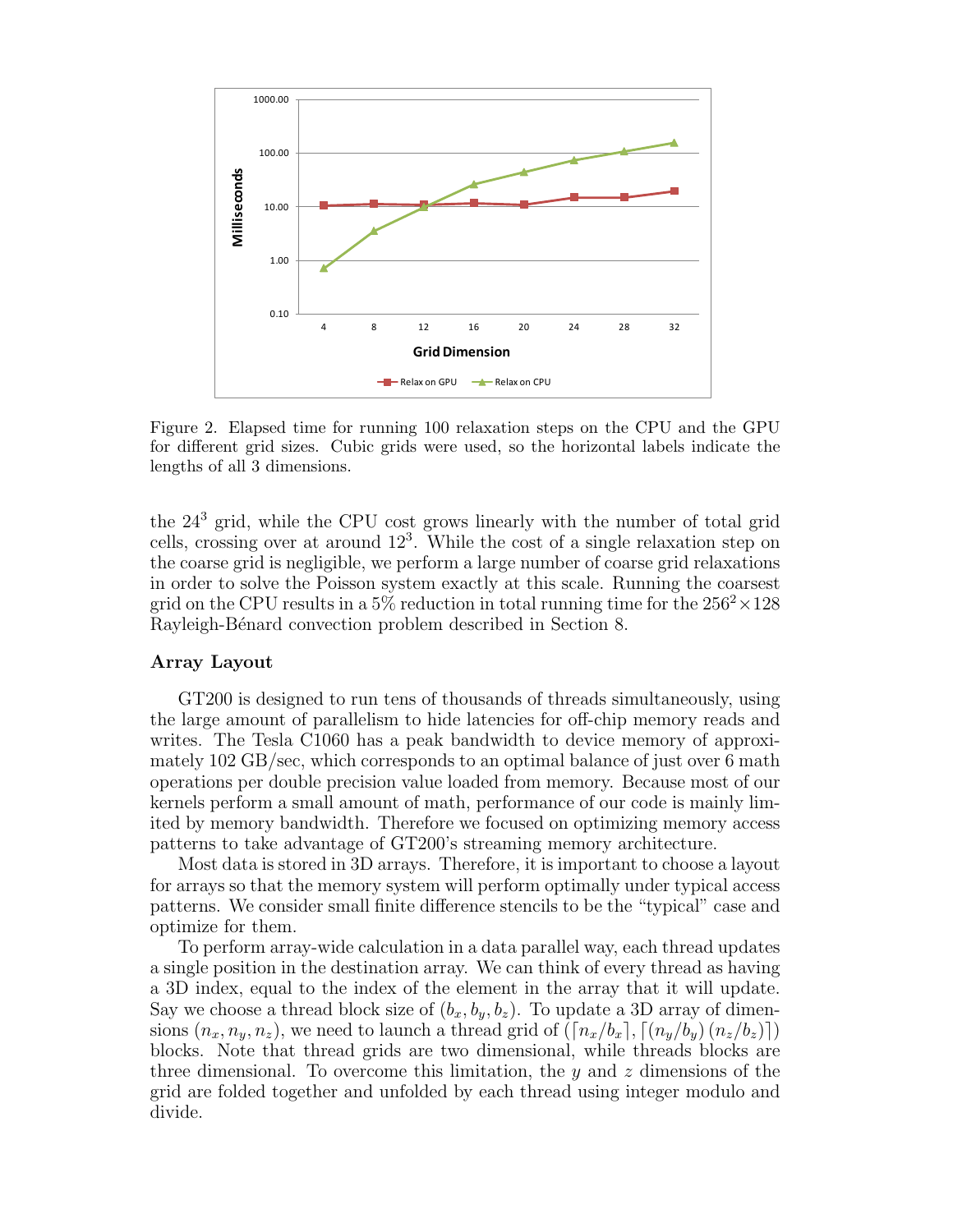We made the somewhat arbitrary choice for  $z$  to be the fastest changing axis, then  $y$ , then  $x$ . Because CUDA groups threads into warps based on adjacency in x then  $\gamma$  then z, we must transpose between our conceptual thread indices and the hardware notion of thread and block indices. Therefore, in the discussion below we will refer to sequential threads in  $z$  as adjacent, even though the hardware considers this dimension to be x.

For simplicity of handling boundary conditions, we pad arrays with  $(g_x, g_y, g_z)$ ghost cells in the  $x, y$ , and  $z$  directions, respectively. This lets us write stencils that access out-of-bounds values at the border of the array as long as  $g_x$ ,  $g_y$ , and  $g_z$  are are greater than or equal to the stencil radius. We enforce boundary conditions by filling in these out-of-bounds ghost cells via a separate kernel invocation, which cleanly separates boundary condition handling from the stencil computations. This mechanism could also be used to cleanly insert inter-GPU communication via exchange of ghost values, although we have not yet implemented this feature.

3D arrays are laid out in memory as shown in Figure 3. We choose a simple mapping from 3D array index to memory location that will achieve maximum coalescing when multiple threads access their corresponding array elements at the same time. We pad the beginning of the array so that cell  $(-g_x, -g_y, 0)$  is aligned to start at a 64-byte boundary. We pad each  $z$  row so that the distance between successive cells in the y direction (which we refer to a ystride) is a multiple of 64 bytes. The distance between successive cells in the  $z$  direction (referred to as *xstride*) is unconstrained. Therefore, cell  $(i, j, 0)$  will always start at a 64-byte boundary, for all i and j. Given the memory location of cell  $(0,0,0)$ , which we call *basepointer*, the location of cell  $(i, j, k)$  is

$$
base pointer + i * x stride + j * y stride + k.
$$
\n<sup>(2)</sup>

Because basepointer starts at a 64-byte boundary, mapping subsequent threads to subsequent z values will result in maximum coalescing when all threads read to or write from their matching array locations.

As an example, consider the kernel that calculates thermal diffusion  $\kappa \nabla^2 T$ , and adds it to the  $\frac{\partial T}{\partial t}$  term, the source code of which is given in Figure 4. Because we use a second order centered discretization, thread  $(i, j, k)$  reads 7 values,  $T_{i\pm+1,j,k}, T_{i,j\pm1,k}, T_{i,j,k\pm 1}$ , and  $T_{i,j,k}$ . It calculates a Laplacian from these values, then adds the result to the  $\frac{\partial T}{\partial t}$  array at position  $(i, j, k)$ . All reads and writes will be perfectly coalesced, with the exception of the reads from  $T_{i,j,k\pm 1}$ , which will run at half-speed because they are misaligned. In addition to misaligned reads, adjacent threads read overlapping data, which is wasteful of off-chip bandwidth. Using on-chip caches as described below can mitigate both of these effects.

### Congruent Padding

We say that two arrays are *congruent* if for all indices  $(i, j, k)$ , the offset in bytes between the memory location of element  $(0, 0, 0)$  and element  $(i, j, k)$  is the same for both arrays. Given two arrays, we can pad them with extra elements in x, y, and z to enforce congruency. We refer to this as *congruent padding*. Figure 5 demonstrates congruent padding in two dimensions.

Threads translate from array indices to memory locations using Equation 2. Because they run simultaneously, all threads must calculate all index translations for themselves. Because each thread performs a fairly small amount of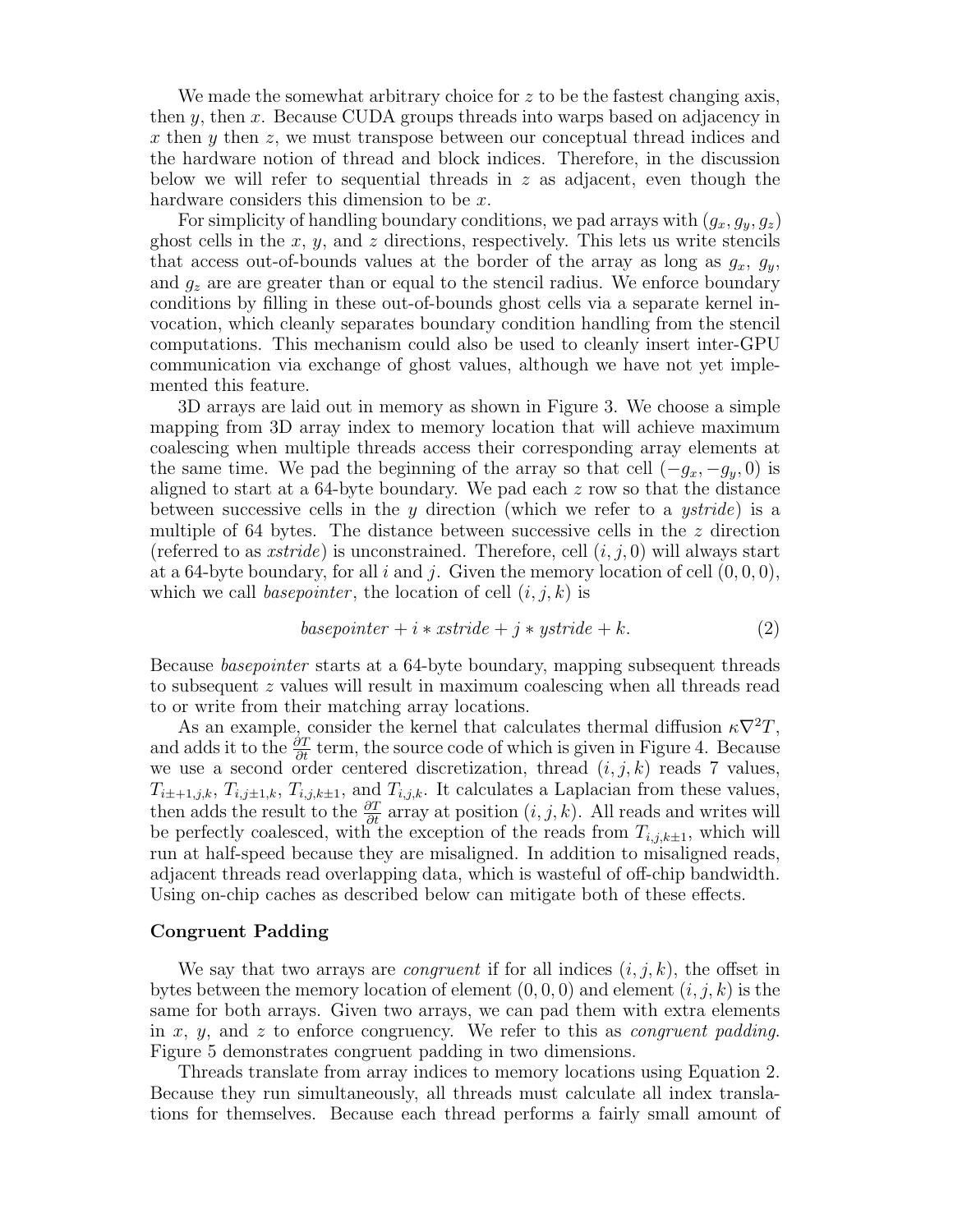

Figure 3. Memory layout of a 3D array, showing how CUDA threads and warps are mapped to array elements. In this example, there is a single row of ghost cell padding on all sides.

TABLE I. Congruent Padding Results

| Kernel                               | Original  |              | With Congruent Padding |              |
|--------------------------------------|-----------|--------------|------------------------|--------------|
|                                      | Registers | Instructions | Registers              | Instructions |
| $-(\mathbf{u} \cdot \nabla)$         |           | 132          | 13                     | 116          |
| $-(\mathbf{u}\cdot\nabla)\mathbf{u}$ | 46        | 302          | 43                     | 264          |
| Multigrid Restriction                | 14        | 75           | 13                     | 68           |
| Multigrid Relaxation                 | 20        | 397          | 20                     | 323          |

work, the cost of this index translation can be high relative to the amount of actual computation performed by a thread. When a single thread accesses several arrays, congruent padding amortizes the cost of index translation by calculating the offset from location  $(0, 0, 0)$  to  $(i, j, k)$  once per thread, and then adding this offset to the base pointer for each array. In the source code shown in Figure 4, the T and  $\frac{\partial T}{\partial t}$  arrays are already congruent allowing for a single index calculation. However, this is not the case for the  $u, v$ , and  $w$  arrays because the velocity is stored on a staggered grid.

In our system, all arrays are padded to be congruent, regardless of their actual dimensions or the thickness of their ghost cell regions. Table I shows resulting decrease in both register count and number of instructions for several kernels. Reported register usage is the total number of registers used over the entire kernel, and doesn't take into account the reduction in the amount of live registers at any one time. Future GPU architectures may be able to exploit a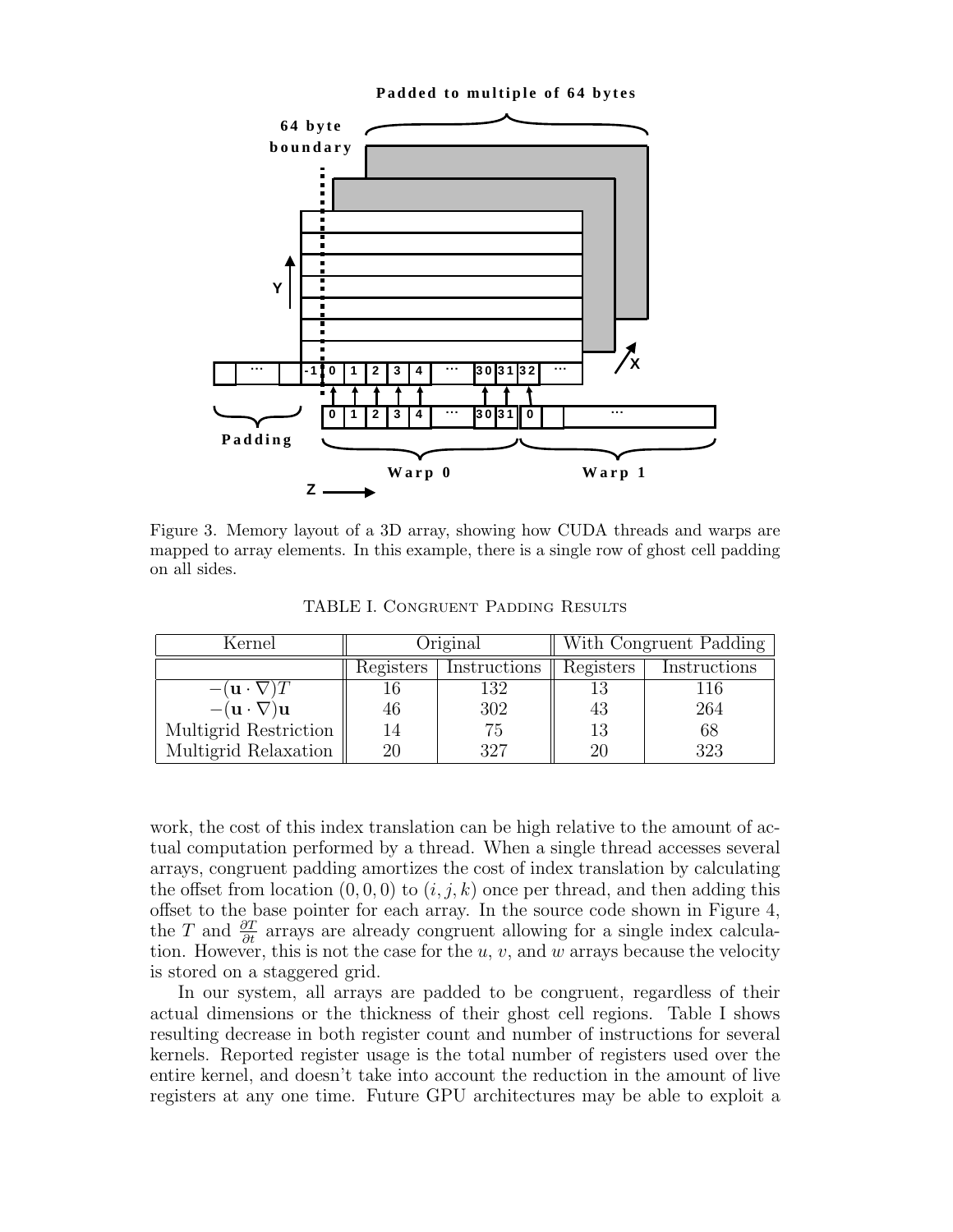```
__global__ void AddThermalDiffusion(
 double *dTdt_baseptr, const double *T_baseptr,
  int xstride, int ystride,
 double invhx2, double invhy2, double invhz2,
 double kappa,
  int blocksInY)
{
 unsigned int blockIdxz = blockIdx.y / blocksInY;
 unsigned int blockIdxy = blockIdx.y % blocksInY;
 unsigned int i = blockIdxz *blockDim.z + threadIdx.z;
 unsigned int j = blockIdxy * blockDim.y + threadIdx.y;unsigned int k = blockIdx.x * blockDim.x + threadIdx.x;int idx = i*xstride + j*ystride + k;
 double T_ijk = T_baseptr[idx];double dTdt_ijk = dTdt_baseptr[idx];double laplacianT =
   invhz2 * (T[idx + 1] + T[idx - 1] - 2.0*T_ijk) +invhy2 * (T[idx + ystride] + T[idx - ystride] - 2.0*T_ijk) +invhx2 * (T[idx + xstride] + T[idx - xstride] - 2.0*T_ijk);
 dTdt_baseptr[idx] = dTdt_ij k + kappa * lapp}
```
Figure 4. Source code for the thermal diffusion kernel.

reduction in live register count to improve overall throughput, but this is not currently possible.

## On-Chip Caches

GPU caches serve different purposes from CPU caches. On a multicore CPU, caches perform several functions: capturing data reuse, supporting prefetching to reduce apparent memory latency, and pulling an entire cache line on-chip when the first byte in that cache line is touched to make efficient use of memory interfaces. On a GPU, each thread typically has a small working set and is active for a short period of time, so there is little data reuse to capture. Because a GPU is inherently latency tolerant, there is little advantage to prefetching. The coalescing hardware attempts to batch memory requests to make more efficient use of memory buses.

In our code, we use caches to improve performance by capturing data reuse between nearby threads rather than for a single thread. For many finite difference stencils, there is considerable overlap between the arrays values read by adjacent threads. We can use either shared memory or the texture cache to aggregate loads from several threads into a smaller number of requests, thus reducing memory traffic.

While either texture or shared memory may be used for this purpose, they have different performance characteristics. Because shared memory is software managed, it is flexible enough to often result in optimal bandwidth reduction with careful coding. However, it therefore requires threads to execute additional logic to manage the cache. See [16] for details on how to use shared memory to optimize large 3D finite difference stencils.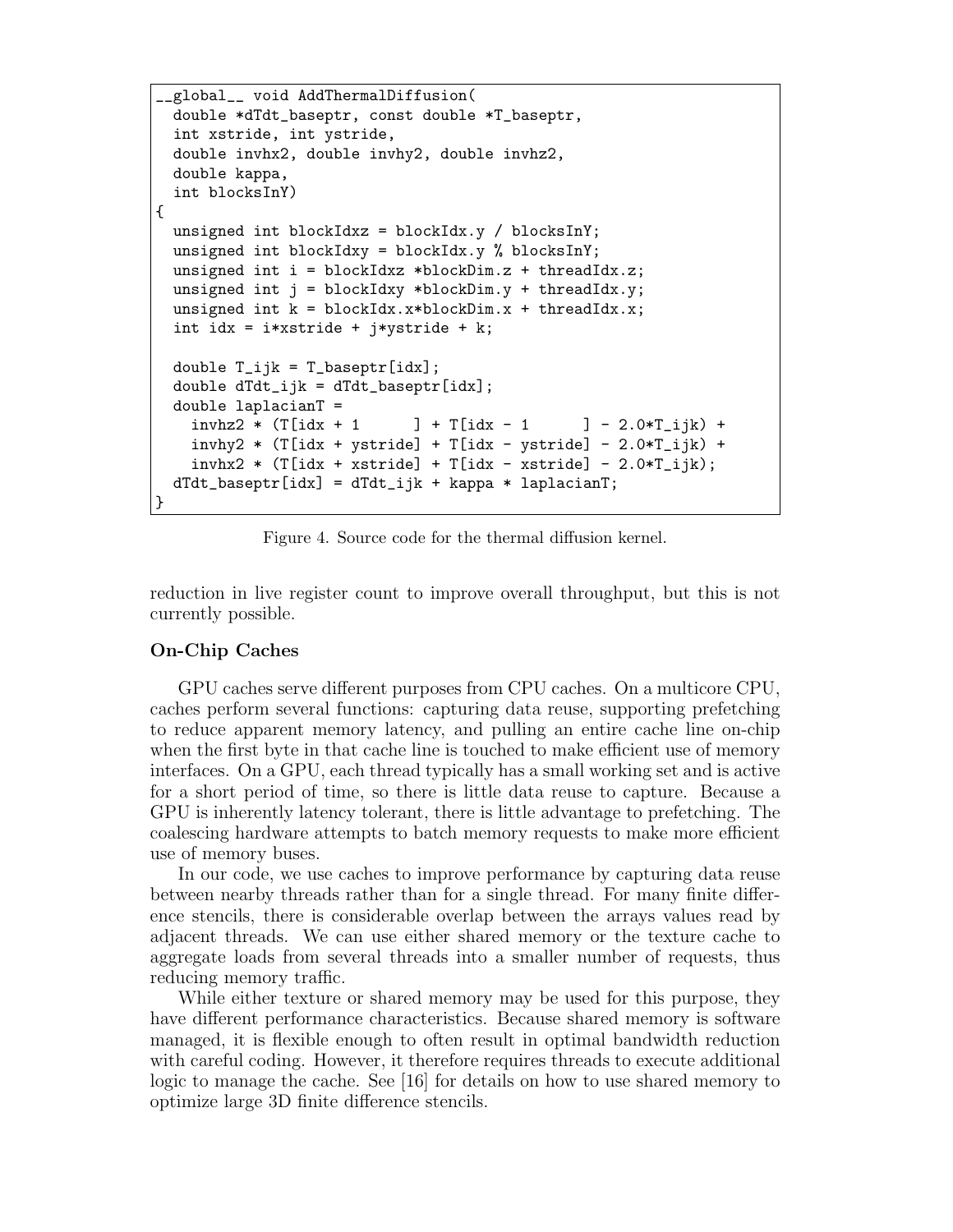| $(-1, 2)$       | (0, 2)         | (1, 2)   | (2, 2)                    |                |    |
|-----------------|----------------|----------|---------------------------|----------------|----|
| 18              | 19             | 20       | 21                        | 22             | 23 |
| $(-1,1)$        | (0,1)          | (1, 1)   | (2,1)                     |                |    |
| 12              | 13             | $14$     | 15                        | 16             | 17 |
| $(-1,0)$        | (0, 0)         | (1, 0)   | (2, 0)                    |                |    |
| $6\phantom{.}6$ | $\overline{7}$ | 8        | $\mathfrak{g}$            | 10             | 11 |
| $(-1,-1)$       | $(0,-1)$       | $(1,-1)$ | $(2,-1)$                  |                |    |
| 0               |                | 2        | $\ensuremath{\mathsf{3}}$ | $\overline{4}$ | 5  |

|                | (0, 2)         | (1, 2)         | (2, 2)          | (3, 2)         |    |
|----------------|----------------|----------------|-----------------|----------------|----|
| 18             | 19             | 20             | $\overline{2}1$ | 22             | 23 |
|                | (0,1)          | (1, 1)         | (2,1)           | (3,1)          |    |
| 12             | 13             | $14$           | 15              | 16             | 17 |
|                | (0, 0)         | (1, 0)         | (2,0)           | (3, 0)         |    |
| $\overline{6}$ | $\overline{7}$ | 8              | $\overline{9}$  | 10             | 11 |
|                |                |                |                 |                |    |
| $\circ$        |                | $\overline{2}$ | 3               | $\overline{4}$ | 5  |

(a) A 2x2 array with 1 row of ghost cells on all sides.

(b) A 4x3 array with no ghost cells.

Figure 5. An example of congruent padding in 2 dimensions. Both arrays have the same physical layout in memory, even though they may have different logical dimensions. Computational cells are white, ghost cells are light gray, and unused padding is dark gray.

TABLE II. Calculated critical Rayleigh values for full-slip (aspect ra-TABLE II. CALCULATED CRITICAL RAYLEIGH VALUES FOR FULL-SLIP (ASPECT RATIO  $\sqrt{2}$  : .5 : 1) AND NO-SLIP (ASPECT RATIO  $\pi$  : .5 : 3.11) boundaries at different resolutions.

| Resolution                 | <b>Full Slip</b> |      | No Slip |       |
|----------------------------|------------------|------|---------|-------|
|                            | Value            | Diff | Value   | Diff  |
| $16 \times 8 \times 16$    | 659.69           |      | 1674.29 |       |
| $32 \times 16 \times 32$   | 658.05           | 1.64 | 1699.25 | 24.96 |
| $64 \times 32 \times 64$   | 657.65           | 0.40 | 1705.59 | 6.34  |
| $128 \times 64 \times 128$ | 657.54           | 0.11 | 1707.22 | 1.63  |
|                            | 657.51           |      | 1707.76 |       |

The texture cache is hardware managed. While it may not reduce bandwidth as much as shared memory, it is easier to use because it does not increase code complexity. Because logic to manage the texture cache is implemented in hardware, it can actually be faster than shared memory in some cases, even when its bandwidth reduction is less.

In general, we have found that using the texture cache improves performance of most finite different kernels by a factor of 1.5. We believe texture cache is a good compromise between code complexity and performance, and therefore use texture cache in almost every routine where there is overlap between adjacent thread reads. These results are similar to those obtained by [1], which computed sparse matrix-vector products with CUDA.

# VALIDATION

To demonstrate the potential of GPU based codes for scientific applications we have validated our code on a range of problems. We compared our results with an existing CPU based code written in Fortran [18] as well as with published analytical, numerical, and experimental results. Since our code implements the Boussinesq equations we choose to examine whether it can reproduce known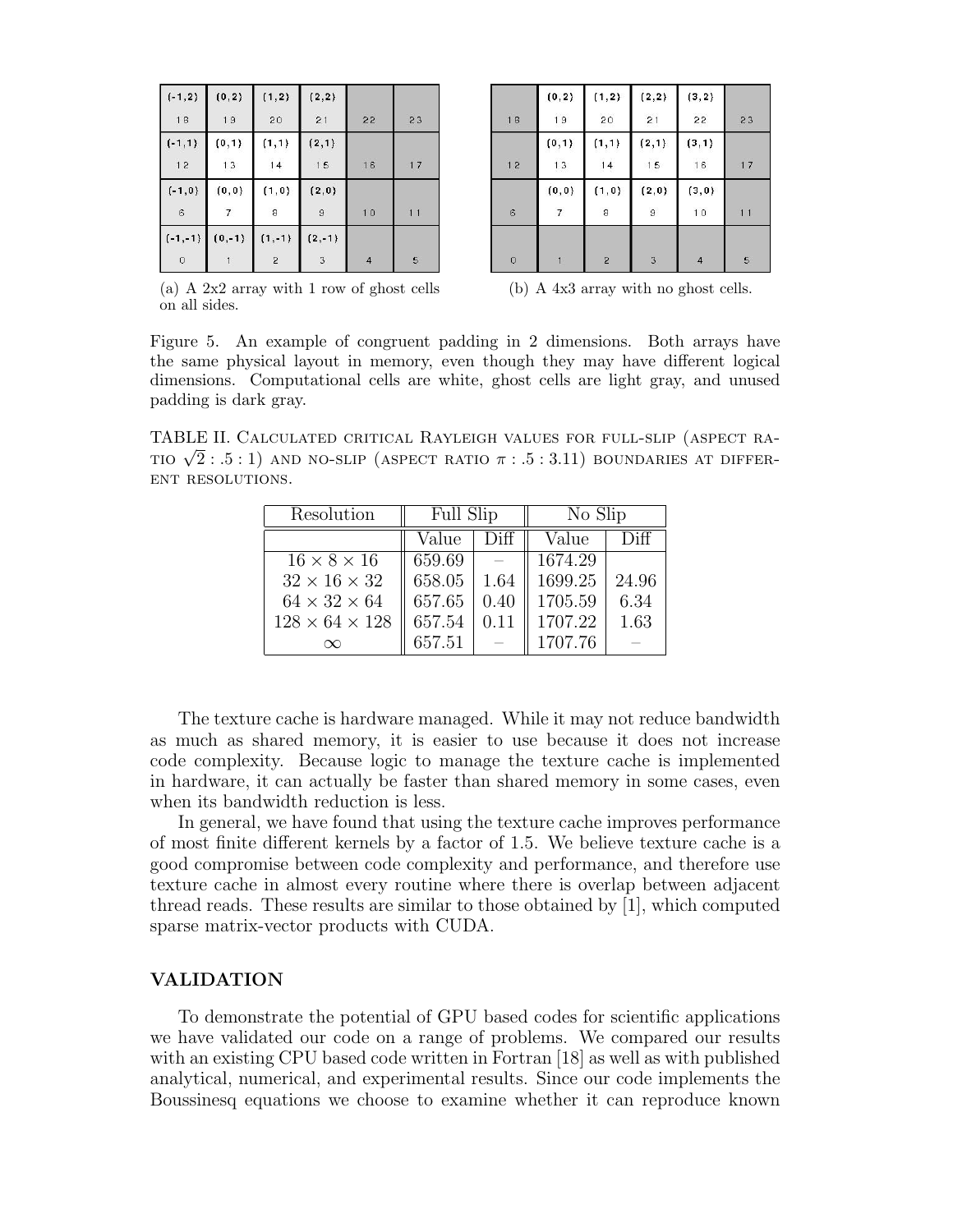

Figure 6. False color plot of T at the  $y = 0$  plane for a  $384^2 \times 192$  resolution simulation with  $Ra = 10^7$ .

the onset of turbulence.

the stratifications.

solutions to different Rayleigh-Bénard convection problems in which a constant temperature difference  $\Delta T$  is maintained between the top and bottom boundaries of the domain. The most basic result for Rayleigh-Bénard convection is the critical value of the dimensionless Rayleigh number  $Ra = g\alpha\Delta T/\kappa\nu$ . Below the critical value  $Ra_c$  the solution is motionless and heat flux between top and bottom is purely diffusive. When  $Ra > Ra_c$  the diffusive solution becomes unstable to perturbations of arbitrarily small amplitude and a solution with non-trivial flow and enhanced vertical heat transport ensues.

We estimated  $Ra_c$  in our codes by calculating positive and negative growth rates of **u** for small perturbations around  $Ra_c$  and extrapolating to find the value of Ra for which the growth rate would be zero. Our GPU and CPU codes use identical numerical methods and therefore have matching values to several decimal places. Table II shows calculated  $Ra_c$  values from our codes. The third and fifth columns (labeled Diff) show the differences in  $Ra_c$  obtained for subsequent resolutions. The reduction of this error by a factor of 4 for each doubling of resolution shows the globally second order convergence character of the numerical discretizations. For the 2D problem with the aspect ratios chosen, analytical values are known [22] (we treat this as a 3D problem by choosing a smaller aspect ratio and periodic boundaries in the y dimension). Using Richardson extrapolation, we obtain a value of  $Ra_c = 657.51$  for the full-slip case, and  $Ra_c = 1707.76$  for the no-slip case, both of which match the analytical results.

To test a fully 3D problem, we also studied the onset of convection in a cubic box with no-slip conditions on all sides and Dirichlet conditions for T on the side boundaries. We found a critical Rayleigh number  $Ra_c = 6755$  for this case, matching published experimental [13] and numerical [17, 21] values. To verify the nonlinear advection terms in the equations, we calculated the solution for a supercritical value of  $Ra = 4.4 \times 10^4$ . We then calculated the Nusselt number  $Nu = (wT + \kappa T_z)/(\kappa \Delta T)$ . The Nusselt number is the ratio of vertical heat transport to diffusive heat transport across a 2D interface of a motionless solution. Nu also depends on the Prandtl number,  $Pr = \nu/\kappa$ . For  $Ra = 4.4 \times 10^4$ and  $Pr = 0.71$ , Nu computed at the upper and lower boundaries is 2.05 (using both CPU and GPU codes) and exhibits global second order convergence when computed at increasing resolutions. This matches published results [21].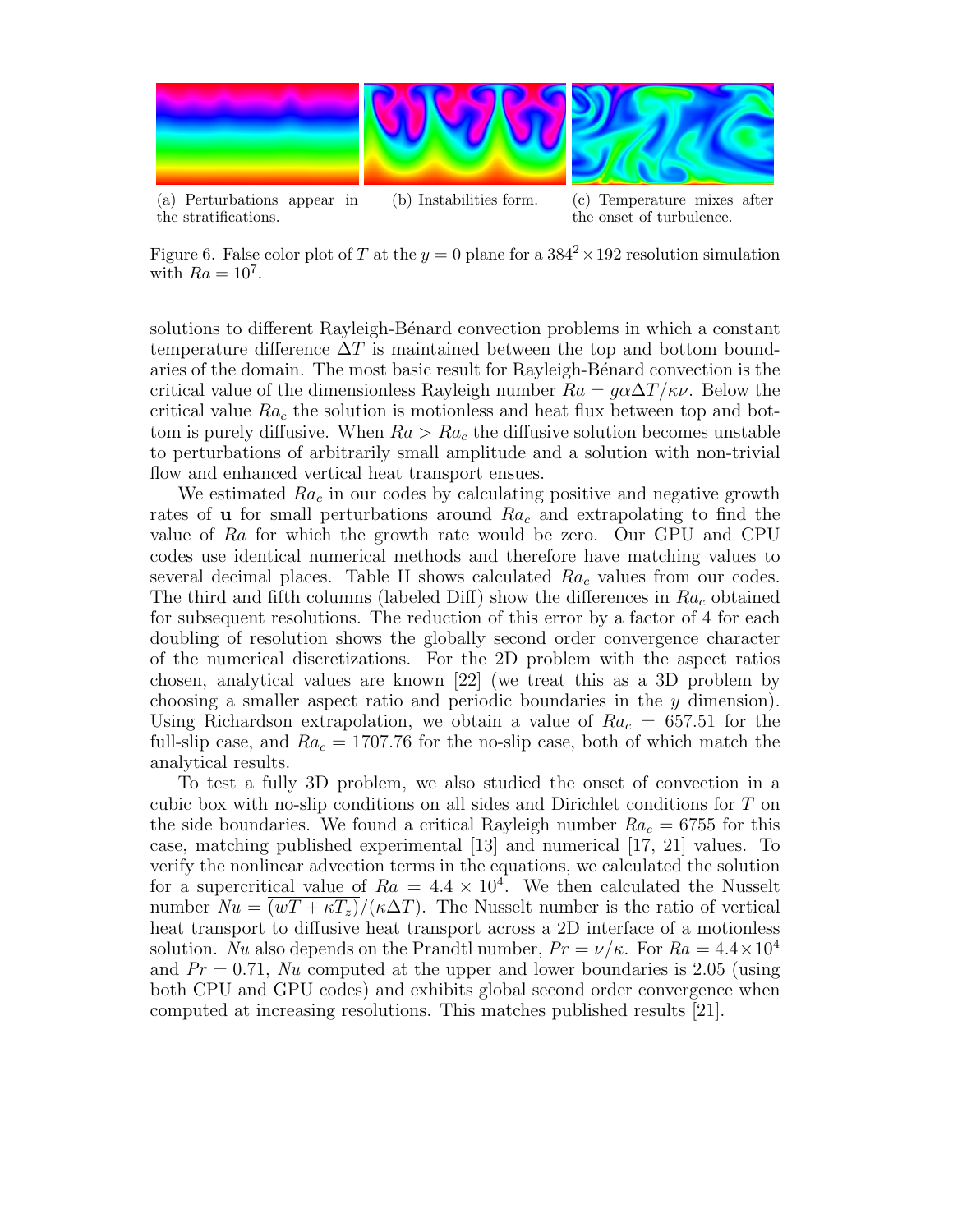TABLE III. Relative performance of the CPU and GPU codes on the  $Ra = 10^7$  PROBLEM.

| CPU Fortran Code   |                               |                                     |         |
|--------------------|-------------------------------|-------------------------------------|---------|
| Resolution         | $\,\mathrm{ms}/\mathrm{step}$ | $\text{ms}/\text{step}/\text{node}$ | Scaling |
| $64^2 \times 32$   | 47                            | $37.0e-5$                           |         |
| $128^2 \times 64$  | 327                           | $31.2e-5$                           | 0.84x   |
| $256^2 \times 128$ | 4070                          | $48.5e-5$                           | 1.55x   |
| $384^2 \times 192$ | 13670                         | $48.3e-5$                           | 1.00x   |

| GPU CUDA Code      |         |              | <b>GPU</b> Speedup |      |
|--------------------|---------|--------------|--------------------|------|
| Resolution         | ms/step | ms/step/node | Scaling            |      |
| $64^2 \times 32$   | 24      | $18.3e-5$    |                    | 2.0x |
| $128^2 \times 64$  | 79      | 7.5e-5       | 0.41x              | 5.3x |
| $256^2 \times 128$ | 498     | $5.9e-5$     | 0.79x              | 8.2x |
| $384^2 \times 192$ | 1616    | 5.7e-5       | 0.97x              | 8.5x |

TABLE IV. Relative performance of double and single precision GPU codes on a lock exchange problem.

| Resolution | seconds/step $(fp64)$ | seconds/step (fp32) | Ratio |
|------------|-----------------------|---------------------|-------|
| 645        | 0.020912              | 0.014367            | 1.46  |
| $128^3$    | 0.077741              | 0.046394            | 1.68  |
| $256^3$    | 0.642961              | 0.387173            | 1.66  |

# PERFORMANCE ANALYSIS

To generate a timing comparison, we ran an unsteady Rayleigh-Bénard convection problem on our GPU and CPU codes with  $Ra = 10^7$  and  $Pr = .71$ . The simulation domain was set to  $[-1, 1] \times [-1, 1] \times [-5.5]$ , with periodic boundary conditions in x and y, and no-slip boundaries in z. The pressure solver was run until divergence was below 10<sup>−</sup><sup>8</sup> .

As shown in Figure 6, the flow starts out motionless until instabilities form, and then transitions to turbulence. To accelerate convergence of the multigrid solver for pressure, we reuse the solution from the previous time step as an initial guess. Consequently, the number of v-cycles required for convergence increases as the flow becomes less steady. In order to characterize our performance fairly, we only count the average time per step once the number of v-cycles per step has stabilized.

Because of the different performance characteristics of the GPU and the CPU, we have chosen different multigrid relaxations schemes for the two codes. The GPU code, which uses a red-black Gauss-Seidel point relaxer, requires 1 full-multigrid step followed by 7 v-cycles at all resolutions. The CPU code uses a red-black line relaxer and requires 1 full-multigrid step followed by 13 v-cycles. Table III shows the relative timing of the two codes at different resolutions. GPU times are for a single Tesla C1060 running on a Core2-Duo E8500 at 3.17GHz, CPU times are for an 8-core dual-socket Xeon E5420 at 2.5GHz.

Figure V shows the ten most expensive routines of the CUDA code running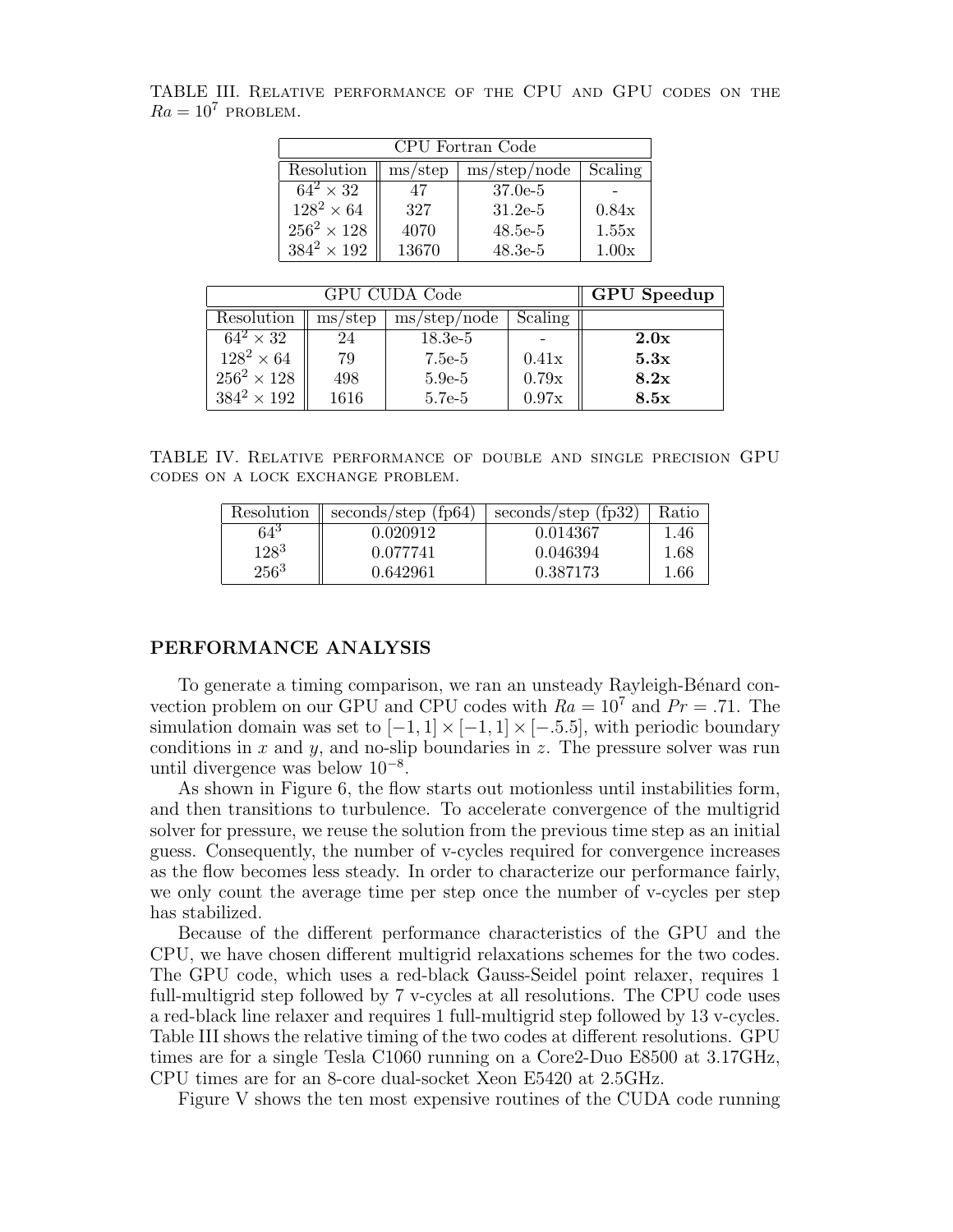| TABLE V. TEN MOST EXPENSIVE ROUTINES IN CUDA CODE |  |  |
|---------------------------------------------------|--|--|
|---------------------------------------------------|--|--|

| 24.97%   | MultigridPressure3DDeviceD_relax(256)                     |
|----------|-----------------------------------------------------------|
| 8.69%    | LaplacianCentered3DDevice_stencil                         |
| 8.02%    | Advection3DD_apply_stencil                                |
| 7.36%    | MultigridPressure3DDeviceD_calculate_residual(256)        |
| 6.76%    | MultigridPressure3DDeviceD_relax(128)                     |
| 5.70%    | MultigridPressure3DDeviceD_prolong(128)                   |
| $5.51\%$ | Grid3DDevice_linear_combination                           |
| $3.35\%$ | ThermalAdvection3D_apply_stencil                          |
| 3.19%    | MultigridPressure3DDeviceD_apply_boundary_conditions(256) |
| 2.76%    | Grid3DDevice_reduction                                    |
|          |                                                           |

the  $256^2 \times 128$  problem. It is well balanced, with the most expensive routine, multigrid relaxation, accounting for the largest percentage of time (approximately 35% including all grid levels and boundary condition updates). PCIE transfers do not even appear in ten most expensive routines, indicating that we have effectively removed them as a bottleneck. The profiling results justify our design decision to use texture cache for many of the finite difference stencil routines even though it is less optimal than shared memory. For example, while the LaplacianCentered3DDevice stencil routine could be optimized with careful use of shared memory, the overall code speedup could be no more than 8.69%, and would likely be much smaller. Because texture cache achieves reasonable performance with almost no extra code complexity, we use it extensively.

We are also interested in understanding the suitability of the GT200 for double precision calculations. In terms of theoretical peak performance, GT200 has 12 times more throughput in single precision (936 GFLOPS) than double precision (78 GFLOPS). This is due to a smaller number of double precision units (only 1 per SM, rather than 8 per SM), as well as a lower issue rate [19]. However, differences in theoretical peak performance do not tell the whole story, and we are interested in actual numbers for a complete application.

To compare the relative performance of using double precision versus single precision on GT200, we ran a lock exchange problem as a simple benchmark. We use a unit cube box with no-slip boundaries on all sides, and set the initial conditions to  $\mathbf{u} = 0$  and  $T = 2 \tanh x$ , with  $\kappa = 1$  and  $\nu = 1$ . In order to make a fair comparison, we chose a convergence tolerance of 10<sup>−</sup><sup>4</sup> for the multigrid pressure solver, since this is achievable with single precision arithmetic. We ran several time steps using both single precision (fp32) and double precision (fp64) versions of the code, and calculated the average seconds per time step, as reported in Table IV. Across the different resolutions, the double precision version is only 46% to 66% slower than the single precision version, rather than 12 times slower.

# **CONCLUSIONS**

Our results demonstrate that GPU-based codes can be powerful tools for real scientific applications. We have demonstrated second order convergence in double precision on buoyancy-driven turbulence problems using a GPU. Using a single workstation that is equipped with a GPU, our code can integrate a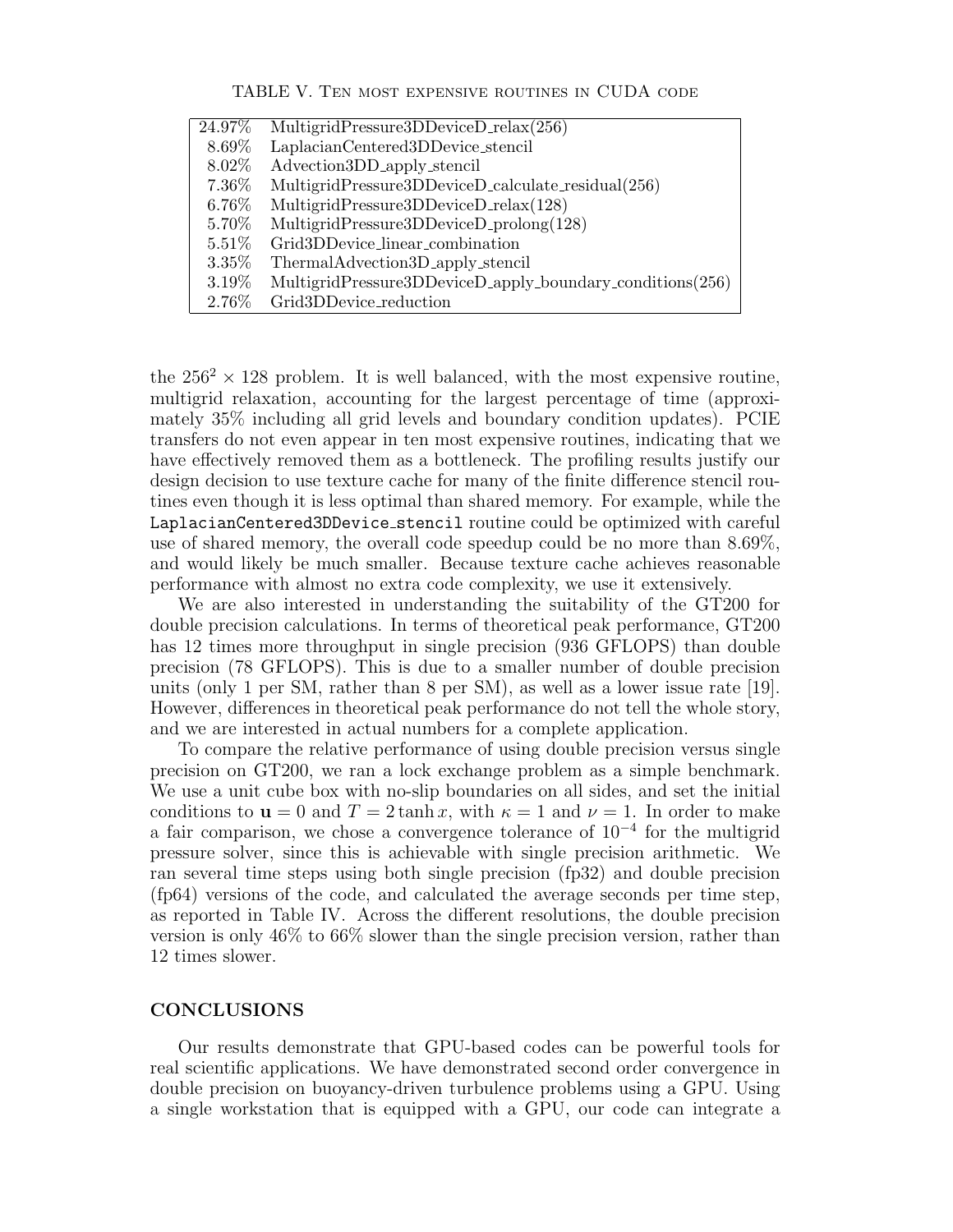non-trivial flow at moderate resolutions up to 8 times faster than an 8-core CPU. It is interesting to note that the speedup we see, about a factor if 8, is similar to the speedups observed by Bell and Garland for sparse matrix-vector multiplication [1].

We posit that this speedup is largely a result of the high bandwidth from the GPU processors to the GPU memory. The GPU-to-device memory bandwidth is approximately an order of magnitude higher than CPU-to-host memory bandwidth. For large data sets, CPU caches do not reduce latencies because the working set is too large to fit in even L3 cache. Because the numerical methods we use have fairly low arithmetic intensity, performance is largely limited by bandwidth between processors and memory, which explains the performance results we observe.

The difference between double precision and single precision tells a similar story. Because we are limited by memory bandwidth, the floating point units are not saturated, especially in single precision. Therefore, the performance difference is largely explained by the fact that double precision requires twice as much memory. This indicates that for bandwidth-limited applications, GT200 can be expected to perform well on double precision problems, despite the large disparity in peak theoretical throughput of the floating point units.

Taking advantage of increased memory bandwidth and processing width requires careful implementation to run at peak memory efficiency, and to avoid serial bottlenecks which will come to dominate running time. An "accelerator" design does not remove serial bottlenecks, and does not allow changes to data layout which are necessary for taking advantage of the GPU memory system. For these reasons, it would be difficult to obtain such high performance numbers if we merely ported the bottlenecks of the Fortran code to CUDA. Rather, we have demonstrated that a ground-up rewrite is possible, and leads to a design that can achieve very high performance.

We intend to extend our work in several ways. First, we will implement higher-order methods in both space and time. Second, we are interested in numerical ocean and atmospheric models such as [23] that use logically regular grids, but are geometrically irregular. Third, we will explore multiple GPU configurations such as [25]. A single motherboard may have several PCIE buses, each of which can connect to one or more GPUs. In addition to improving performance for large computing clusters, this has the potential to dramatically increase the resolution that people without access to clusters can achieve.

## REFERENCES

- 1. N. Bell and M. Garland. 2009."Implementing sparse matrix-vector multiplication on throughput-oriented processors,"  $S\bar{C}$  '09: Proceedings of the 2009 ACM/IEEE conference on Supercomputing New York, NY, USA: ACM.
- 2. J. Bolz, I. Farmer, E. Grinspun, and P. Schroder. 2003. "Sparse matrix solver on the GPU: Conjugate gradients and multigrid," Proceedings of ACM SIGGRAPH 2003, ACM Transaction on Graphics, vol. 22, pp. 917–924.
- 3. T. Brandvik and G. Pullan. 2009. "Acceleration of a 3d Euler solver using commodity graphics hardware,"  $46^{th}$  AIAA Aerospace Sciences Meeting, paper no: AIAA-2008-607.
- 4. A. Corrigan, F. Camelli, R. Löhner, and J. Wallin. 2009. "Running unstructured grid CFD solvers on modern graphics hardware," 19th AIAA Computational Fluid Dynamics Conference, no. AIAA 2009-4001.
- 5. E. Elsen, P. LeGresley, and E. Darve. 2008. "Large calculation of the flow over a hypersonic vehicle using a GPU," J. Comput. Phys. 227 (2008), no. 24, 10148–10161.